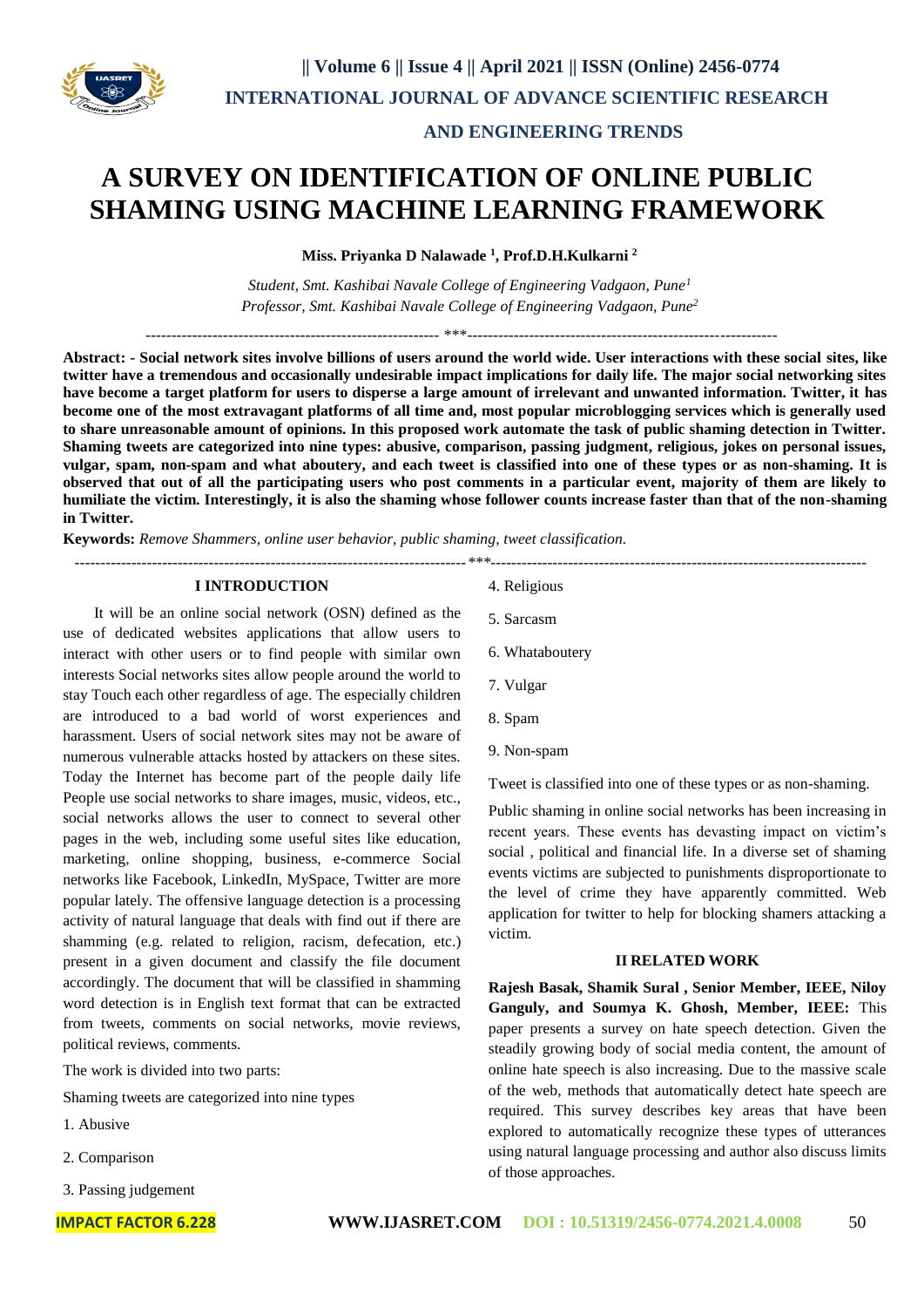

**Guntur Budi Herwanto, Annisa Maulida Ningtyas, Kurniawan Eka Nugrahaz, I Nyoman Prayana Trisna:** Author built a hate speech classification model using word representation with continous bag of words (CBOW) and fastText algorithm. This algorithms was chosen, because it is able to achieve a good performance, specially in the case of rare words by making use of character level information. Based on this result, we can see that there is no single, universal variations that outperform other.

**Chaya Liebeskind, Shmuel Liebeskind:** In this study, author aim to classify comments as abusive or non-abusive. Author develop a Hebrew corpus of user comments annotated for abusive language. Then, we investigate highly sparse n-grams representations as well as denser character n-grams representations for comment abuse classification. Since the comments in social media are usually short, we also investigate four dimension reduction methods, which produce word vectors that collapse similar words into groups.

**Mukul Anand, Dr.R.Eswari:** In this paper, Kaggle's toxic comment dataset is used to train deep learning model and classifying the comments in following categories: toxic, severe toxic, obscene, threat, insult, and identity hate. The dataset is trained with various deep learning techniques and analyze which deep learning model is better in the comment classification. The deep learning techniques such as long short term memory cell (LSTM) with and without word GloVe embeddings, a Convolution neural network (CNN) with or without GloVe are used, and GloVe pretrained model is used for classification.

**Dhamir Raniah Kiasati Desrul, Ade Romadhony:** In this paper, author present an Indonesian abusive language detection system by tackling this problem as a classification task and solving it using the following classifiers: Naive Bayes, SVM, and KNN. author also performed feature selection procedure based on Mutual Information value between words.

**Alvaro Garcia-Recuero, Aneta Morawin and Gareth Tyson:**  Author provide a comprehensive set of features based on users' attributes, as well as social-graph metadata. The former includes metadata about the account itself, while the latter is computed from the social graph among the sender and the receiver of each message. Attribute based features are useful to characterize user's accounts in OSN, while graph-based features can reveal the dynamics of information dissemination across the network. In particular, Author derive the Jaccard index as a key feature to reveal the benign or malicious nature of directed messages in Twitter. To the best of our knowledge, we are the first to propose such a similarity metric to characterize abuse in Twitter.

**Justin Cheng, Michael Bernstein, Cristian Danescu-Niculescu-Mizil, Jure Leskovec:** Both negative mood and seeing troll posts by others significantly increases the probability of a user trolling, and together double this probability. A predictive model of trolling behavior shows that mood and discussion context together can explain trolling behavior better than an individual's history of trolling.

**Pinkesh Badjatiya, Shashank Gupta, Manish Gupta, Vasudeva Varma:** This Paper describe Hate speech detection on Twitter is critical for applications like controversial event extraction, building AI chatterbots, content recommendation, and sentiment analysis. Author define this task as being able to classify a tweet as racist, sexist or neither. The complexity of the natural language constructs makes this task very challenging and this system perform extensive experiments with multiple deep learning architectures to learn semantic word embeddings to handle this complexity.

**Guanjun Lin,Sun, Surya Nepal, Jun Zhang,Yang Xiang, Senior Member, Houcine Hassan:** This paper, Cyberbullying (harassment on social networks) is widely recognized as a serious social problem, especially for adolescents. It is as much a threat to the viability of online social networks for youth today as spam once was to email in the early days of the Internet. Current work to tackle this problem has involved social and psychological studies on its prevalence as well as its negative effects on adolescents. While true solutions rest on teaching youth to have healthy personal relationships, few have considered innovative design of social network software as a tool for mitigating this problem. Mitigating cyberbullying involves two key components: robust techniques for effective detection and reflective user interfaces that encourage users to reflect upon their behavior and their choices.

**HAJIME WATANABE, MONDHER BOUAZIZI , AND TOMOAKI OHTSUKI :** In this paper, characterize antisocial behavior in three large online discussion communities by analyzing users who were banned from these communities. author find that such users tend to concentrate their efforts in a small number of threads, are more likely to post irrelevantly, and are more successful at garnering responses from other users. Studying the evolution of these users from the moment they join a community up to when they get banned, find that not only do they write worse than other users over time, but they also become increasingly less tolerated by the community. Further, author discover that antisocial behavior is exacerbated when community feedback is overly harsh. Our analysis also reveals distinct groups of users with different levels of antisocial behavior that can change over time.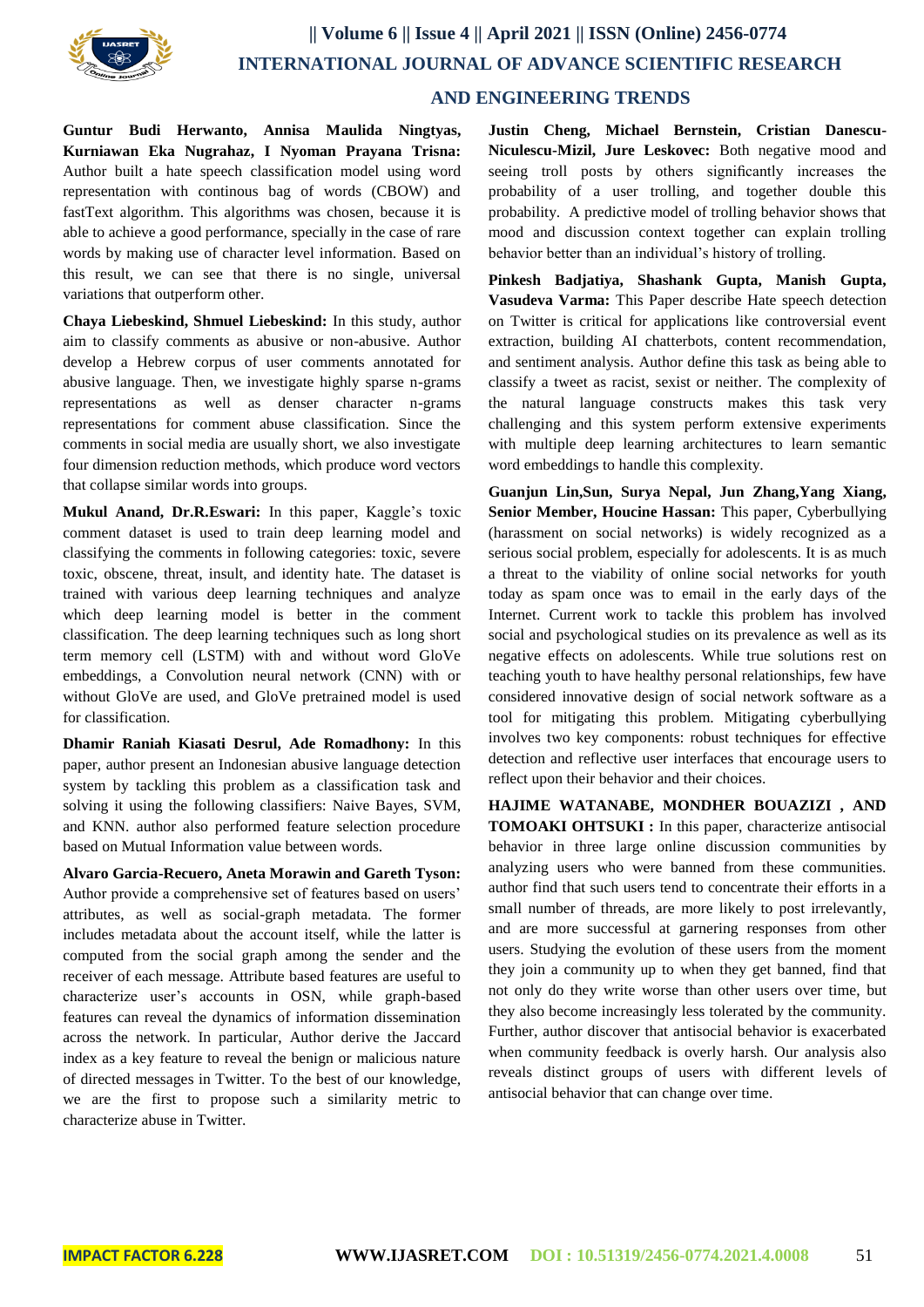

## **|| Volume 6 || Issue 4 || April 2021 || ISSN (Online) 2456-0774 INTERNATIONAL JOURNAL OF ADVANCE SCIENTIFIC RESEARCH AND ENGINEERING TRENDS**

## **III GAP ANALYSIS**

| <b>Sr</b><br>N <sub>0</sub> | <b>Title</b>                                                                 | <b>Author</b>                                                                                                             | Year                  | <b>Description</b>                                                                                                                                                                                                                                                                                                                                                                                                                                                                                                                                                                                                           |
|-----------------------------|------------------------------------------------------------------------------|---------------------------------------------------------------------------------------------------------------------------|-----------------------|------------------------------------------------------------------------------------------------------------------------------------------------------------------------------------------------------------------------------------------------------------------------------------------------------------------------------------------------------------------------------------------------------------------------------------------------------------------------------------------------------------------------------------------------------------------------------------------------------------------------------|
| $\mathbf{1}$                | Online Public Shaming on<br>Twitter: Detection,<br>Analysis, and Mitigation  | Rajesh<br>Basak,<br>Shamik Sural,<br>Niloy Ganguly,<br>and Soumya K.<br>Ghosh                                             | <b>IEEE 2019</b>      | Author proposed Shaming tweets are categorized into<br>six types: abusive, comparison, passing judgment,<br>religious/ethnic, sarcasm/joke, and whataboutery, and<br>each tweet is classified into one of these types or as<br>nonshaming using support vector machine.                                                                                                                                                                                                                                                                                                                                                      |
| $\mathfrak{2}$              | Hate Speech and Abusive<br>Language Classification<br>using fastText         | Guntur<br>Budi<br>Herwanto,<br>Annisa Maulida<br>Ningtyas,<br>Kurniawan Eka<br>Nugrahaz,<br>I<br>Nyoman<br>Prayana Trisna | <b>ISRITI</b><br>2019 | Author built a hate speech classification model using<br>word representation with continous bag of words<br>(CBOW) and fastText algorithm. This algorithms was<br>chosen, because it is able to achieve a good<br>performance, specially in the case of rare words by<br>making use of character level information. Based on<br>this result, we can see that there is no single, universal<br>variations that outperform other.                                                                                                                                                                                              |
| 3                           | Abusive<br>Identifying<br>Comments<br>Hebrew<br>in<br>Facebook               | Chaya<br>Liebeskind,<br>Shmuel<br>Liebeskind                                                                              | 2018<br><b>ICSEE</b>  | In this study, author aim to classify comments as<br>abusive or non-abusive. Author develop a Hebrew<br>corpus of user comments annotated for abusive<br>language. Then, we investigate highly sparse n-grams<br>representations as well as denser character n-grams<br>representations for comment abuse classification. Since<br>the comments in social media are usually short, we also<br>investigate four dimension reduction methods, which<br>produce word vectors that collapse similar words into<br>groups.                                                                                                        |
| 4                           | Classification of Abusive<br>Comments in Social Media<br>using Deep Learning | Anand,<br>Mukul<br>Dr.R.Eswari                                                                                            | <b>ICCMC</b><br>2019  | In this paper, Kaggle's toxic comment dataset is used to<br>train deep learning model and classifying the comments<br>in following categories: toxic, severe toxic, obscene,<br>threat, insult, and identity hate. The dataset is trained<br>with various deep learning techniques and analyze<br>which deep learning model is better in the comment<br>classification. The deep learning techniques such as<br>long short term memory cell (LSTM) with and without<br>word GloVe embeddings, a Convolution neural network<br>(CNN) with or without GloVe are used, and GloVe<br>pretrained model is used for classification |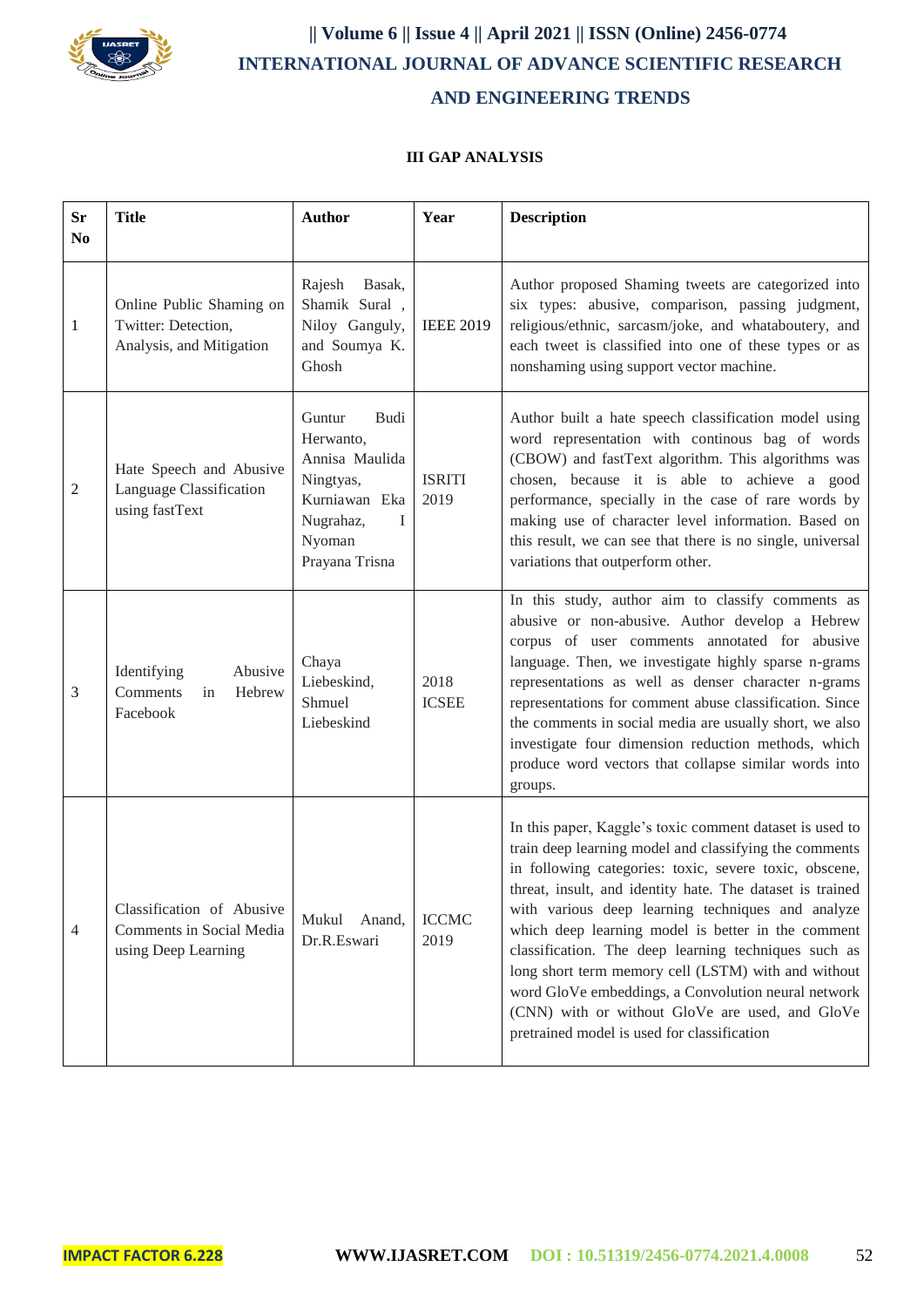

## **|| Volume 6 || Issue 4 || April 2021 || ISSN (Online) 2456-0774 INTERNATIONAL JOURNAL OF ADVANCE SCIENTIFIC RESEARCH AND ENGINEERING TRENDS**

| 5 | Abusive<br>Language<br>Detection on Indonesian<br>Online<br><b>News Comments</b>                          | Dhamir Raniah<br>Kiasati Desrul,<br>Ade<br>Romadhony                                                              | <b>ISRITI</b><br>2019                                                            | In this paper, author present an Indonesian abusive<br>language detection system by tackling this problem as a<br>classification task and solving it using the following<br>classifiers: Naive Bayes, SVM, and KNN. author also<br>performed feature selection procedure based on Mutual<br>Information value between words.                                                                                                                                                                                                                                                                                                                                                                                                                                    |
|---|-----------------------------------------------------------------------------------------------------------|-------------------------------------------------------------------------------------------------------------------|----------------------------------------------------------------------------------|-----------------------------------------------------------------------------------------------------------------------------------------------------------------------------------------------------------------------------------------------------------------------------------------------------------------------------------------------------------------------------------------------------------------------------------------------------------------------------------------------------------------------------------------------------------------------------------------------------------------------------------------------------------------------------------------------------------------------------------------------------------------|
| 6 | Trollslayer:<br>Crowdsourcing<br>and<br>Characterization of<br>Abusive Birds in Twitter                   | Alvaro Garcia-<br>Recuero, Aneta<br>Morawin<br>and<br>Gareth Tyson                                                | <b>SNAMS</b><br>2018                                                             | Author provide a comprehensive set of features based<br>on users' attributes, as well as social-graph<br>metadata. The former includes metadata about the<br>account itself, while the latter is computed from the<br>social graph among the sender and the receiver of each<br>message. Attribute based features are useful to<br>characterize user's accounts in OSN, while graph-based<br>features can reveal the dynamics of information<br>dissemination across the network. In particular, Author<br>derive the Jaccard index as a key feature to reveal the<br>benign or malicious nature of directed messages in<br>Twitter. To the best of our knowledge, we are the first<br>to propose such a similarity metric to characterize abuse<br>in Twitter. |
| 7 | Anyone Can Become a<br>Troll: Causes of Trolling<br><b>Behavior</b><br>in<br>Online<br><b>Discussions</b> | Justin<br>Cheng,<br>Michael<br>Bernstein,<br>Cristian<br>Danescu-<br>Niculescu-<br>Mizil,<br>Jure<br>Leskovec     | ACM-<br>2017                                                                     | Both negative mood and seeing troll posts by others<br>significantly increases the probability of a user trolling,<br>and together double this probability. A predictive<br>model of trolling behavior shows that mood and<br>discussion context together can explain trolling<br>behavior better than an individual's history of trolling.                                                                                                                                                                                                                                                                                                                                                                                                                     |
| 8 | Deep Learning for Hate<br>Speech<br>Detection<br>in<br>Tweets                                             | Pinkesh<br>Badjatiya,<br>Shashank<br>Gupta, Manish<br>Gupta,<br>Vasudeva<br>Varma                                 | Internation<br>World<br>al<br>Wide Web<br>Conferenc<br>e<br>Committee<br>$-2017$ | Hate speech detection on Twitter is critical for<br>applications like controversial event extraction, content<br>recommendation and sentiment analysis. Task to<br>classify a tweet as racist, sexist or neither. The<br>complexity of the natural language constructs makes<br>this task very challenging.                                                                                                                                                                                                                                                                                                                                                                                                                                                     |
| 9 | Statistical Twitter Spam<br>Detection Demystified:<br>Performance, Stability and<br>Scalability           | Guanjun<br>Lin, Sun,<br>Surya<br>Nepal,<br>Jun<br>Zhang, Yang<br>Xiang,<br>Senior<br>Member,<br>Houcine<br>Hassan | <b>IEEE</b><br><b>TRANSA</b><br><b>CTIONS</b><br>2017                            | Due to the popularity of online social networks, cyber<br>criminals are spamming on these platforms for potential<br>victims. In this paper, performance of a wide range of<br>mainstream machine learning algorithms are compared,<br>aiming to identify the ones offering satisfactory<br>detection performance and stability based on a large<br>amount of ground truth data.                                                                                                                                                                                                                                                                                                                                                                                |